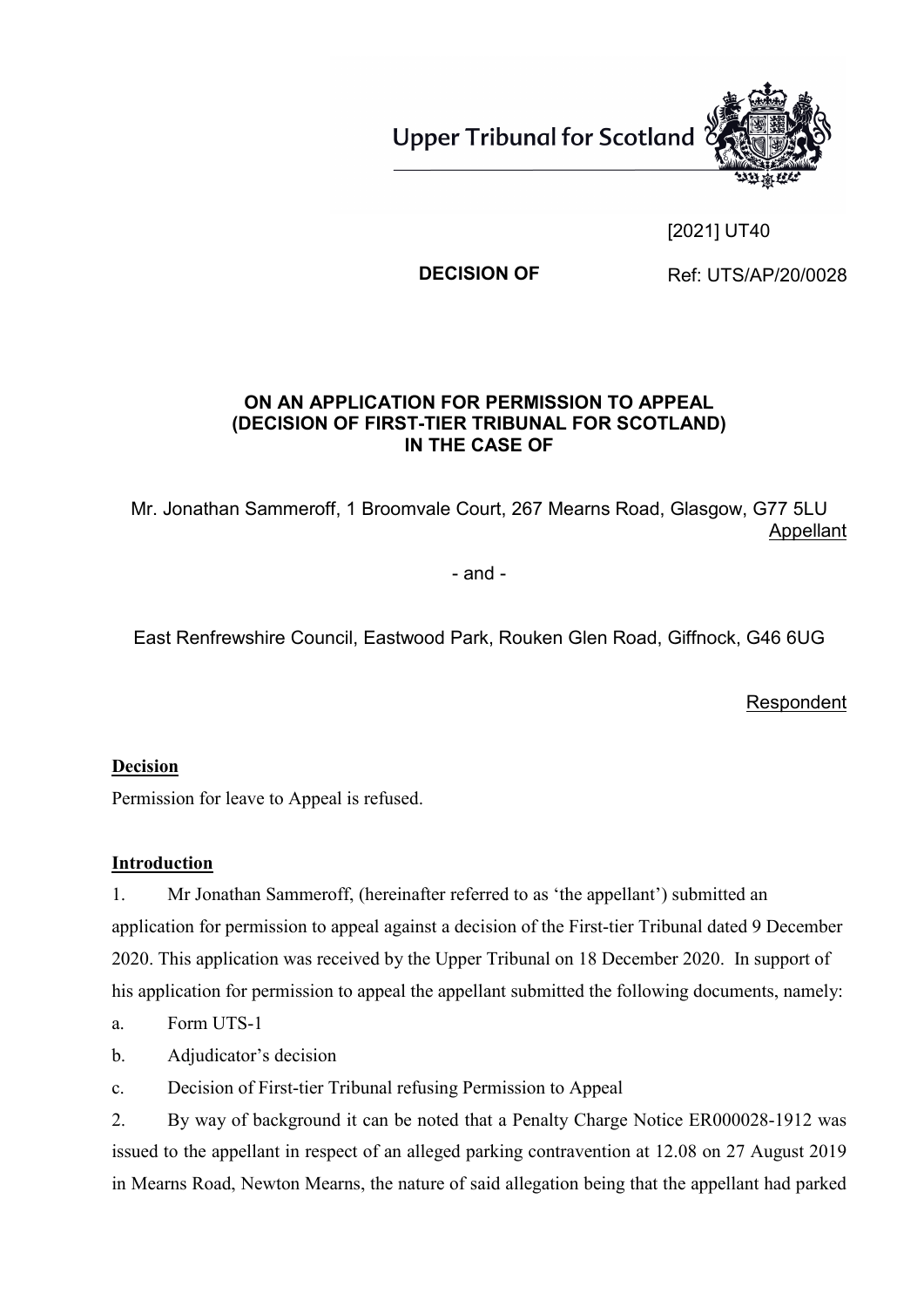### Upper Tribunal for Scotland<sup>?</sup>



for longer than permitted. The appellant lodged an appeal against the imposition of this Penalty Charge Notice to the Parking and Bus Lane Tribunal for Scotland as the First-tier Tribunal was constituted at that time. References hereinafter to 'the Tribunal' refer to the aforementioned Firsttier Tribunal.

3. This initial Appeal was considered by the Tribunal on the basis of written evidence from the appellant and East Renfrewshire Council (hereinafter referred to as " the Council"), together with evidence provided by the appellant at a full hearing on 10 March 2020. It would appear that the Council were not represented and did not take part in this hearing, being content to rely upon their written submissions.

4. The Tribunal subsequently determined that the contravention had occurred, that the Council were entitled to enforce the restriction constituted within the relevant Traffic Regulation Order, and that the Penalty Charge Notice had therefore been properly issued, the decision of the legal member of the First-tier Tribunal being that the contravention had occurred given that the appellant had parked at the locus for longer than the permitted 90 minutes. The Appeal was accordingly dismissed, and the full reasons for the decision of the Tribunal were set out in the decision of the legal member dated 8 May 2020.

5. The appellant subsequently sought permission to appeal this decision from the First-tier Tribunal, on 4 November 2020, albeit he had initially indicated that he was seeking a Judicial Review of the aforementioned decision. Following further clarification of his position by the Tribunal on 18 November 2020, this process proceeded on the basis that the applicant sought to appeal in terms of the First-tier Tribunal for Scotland General Regulatory Chamber Parking and Bus Rules of Procedure 2020 (contained in the Schedule of the Chamber Procedure Regulations 2020 (SSI No 98) (hereinafter referred to as 'the Procedure Rules'). This application for permission to appeal was subsequently considered by a different legal member of the First-tier Tribunal on 3 December 2020 in terms of Rule 18 of the Procedure Rules' and under section 46(3) of the Tribunals (Scotland) Act 2014. The decision of the Tribunal was to refuse permission to appeal on all grounds in terms of Rule 18 of the aforementioned Procedure Rules.

6. Full written reasons for refusal of permission to appeal were provided in the decision issued by the legal member on 3 December 2020. In this written decision the legal member refused permission to appeal on the basis that the application was without merit. In particular the legal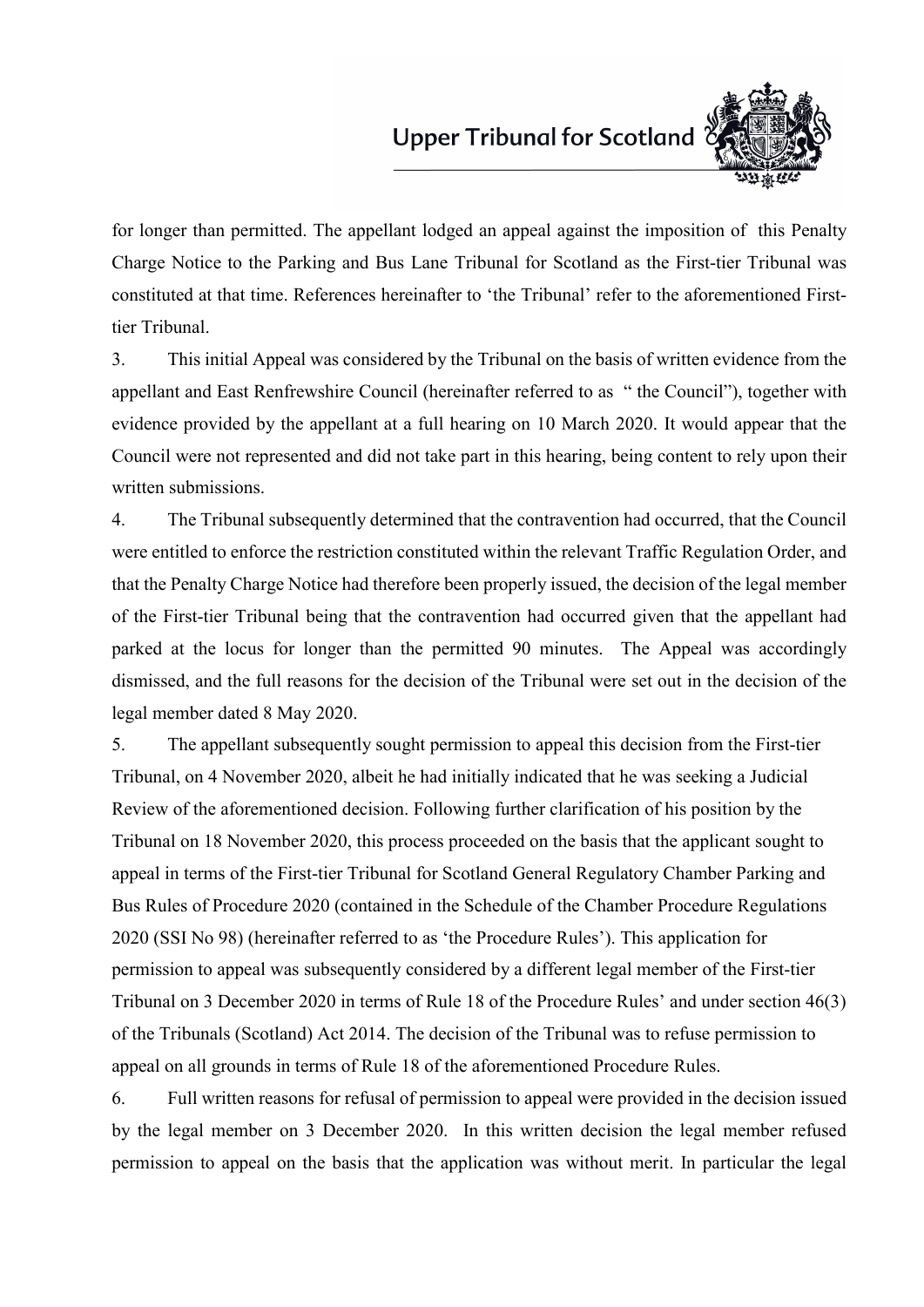

member indicated that the original legal member had reached a conclusion that she was entitled to reach, that there had been no misdirection as regards either the facts or applicable law, and that account had been taken of all of the relevant factors when so doing. The legal member also concluded that in reaching the index decision that the original legal member had applied the correct test of the balance of probabilities, and was accordingly entitled to conclude as she had done and to find against the applicant.

#### **Grounds of appeal**

7. In his form UTS-1 seeking permission from the Upper Tribunal to Appeal against the First-tier decision, the appellant states:

*"Rule 18.3.B: ER Council produced Zero evidence to meet Burden of Proof obligations, and the First-tier Tribunal gives no explanation as to why they believe the "balance of probabilities" have been aptly considered when in civil cases in Scotland: "et qui affirmat 'non ei qui negat, incumbit probations", and the burden of proof rests with "the party who would fail if no evidence were adduced on either side".*

*Furthermore, the Adjudicator knowingly omitted crucial evidence and statements of mine from the Decision. This fact has been completely ignored by the First Tier."*

8. In his email of 9 February 2021, the appellant provided further clarification of his appeal grounds stating therein:

*(i) Tribunal Adjudicator Petra McFatridge did omit statements and evidence I had provided from her Decision, including but not limited to a significant part of my opening statement, which I had specifically asked and waited for her to write down.* 

*(ii) I refuted any and all Assumptions and Presumptions, both in writing prior to, and then during the Hearing. This fact has also been ignored by the First Tier Tribunal.* 

*(iii) East Renfrewshire Council asserted that I am subject to Road and Traffic Regulations where I was parked. I rebutted this assertion by presenting my Title Deeds and the Rights contained therein, forming a Perfect Right. After rebutting their assertion, we find ourselves at the point where the scales are balanced again, specifically back at the point*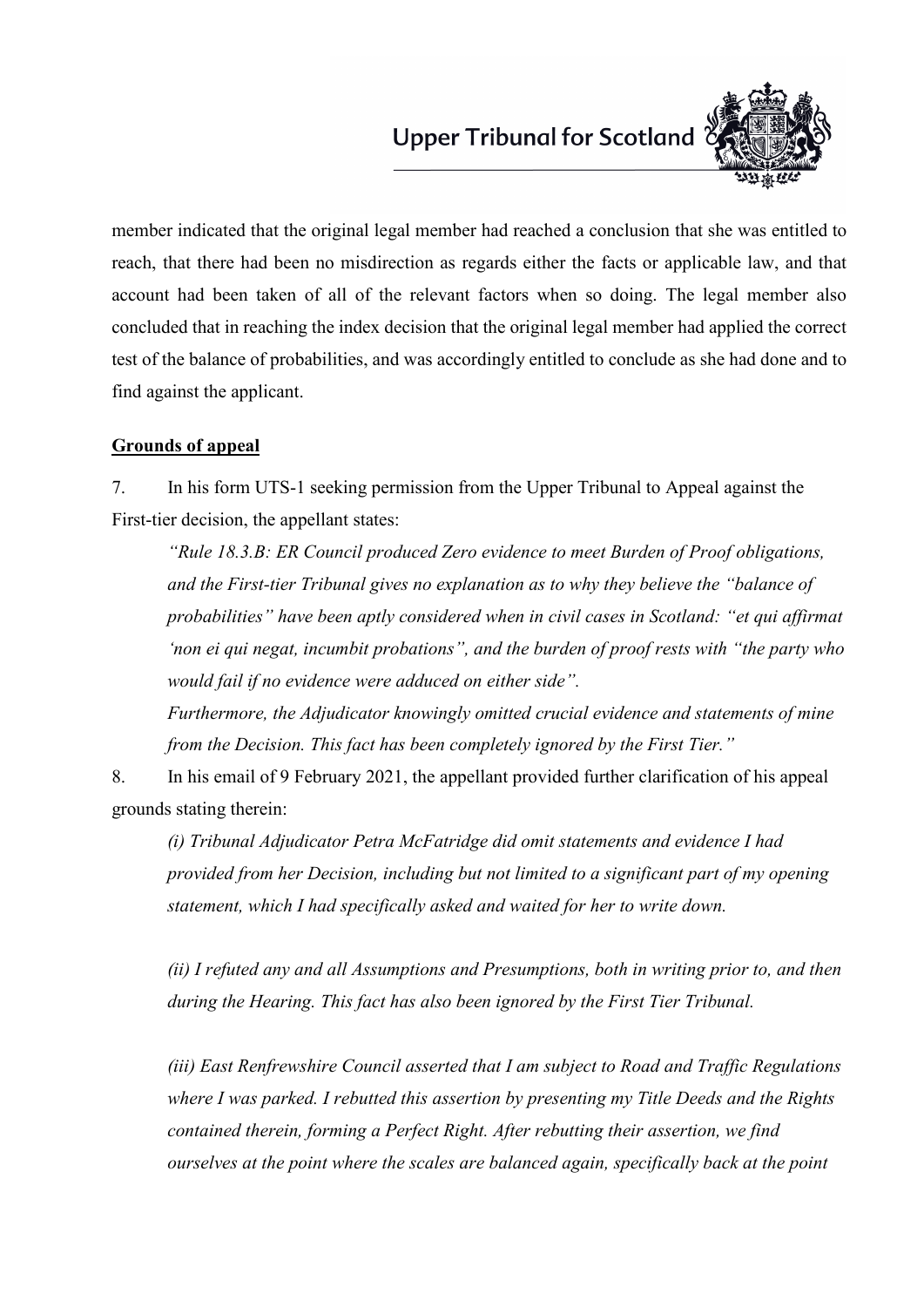

*at which the burden of proof rests with the party who would fail if no evidence were adduced on either side. And East Renfrewshire Council produced no further evidence:* 

*(iv) East Renfrewshire Council have produced absolutely no evidence to demonstrate that the Road Act, Road Traffic Act, Road Traffic Orders and Designation Orders beneath them, or that the Adoption of a Road, can restrict or limit the Right In Common, Granted by my Title Deeds, in any way whatsoever. Under the Balance Of Probabilities, East Renfrewshire Council have put no weight on their side of the scales, because in civil cases in Scotland, "ei qui affirmat 'non ei qui negat, incumbit probation" – on he who asserts, not he who denies is the obligation to prove.*

#### **Discussion**

9. The Parking and Bus Lane jurisdiction was brought within the integrated structure of Scottish Tribunals within the General Regulatory Chamber of the First-tier Tribunal for Scotland as part of its rolling programme of reform on 1 April 2020. Prior to that date there was no statutory right to seek permission to appeal decisions of adjudicators to the Upper Tribunal for Scotland. On that date the Adjudicators of the Parking and Bus-Lane Tribunal for Scotland became legal members of the General Regulatory Chamber of the First-tier Tribunal for Scotland. In the present application, whilst the index contravention was alleged to have occurred on 27 August 2019, that is prior to the integration of the Parking and Bus Lane Tribunal into the General Regulatory Chamber, given that the appellant's appeal was considered by the legal member of the First-tier Tribunal and the determination was issued on 8 May 2020, there does exist a statutory right to seek permission to appeal to the Upper Tribunal for Scotland in relation to this matter.

10. The terms of section 46(1) the Tribunals (Scotland) Act 2014 ("the 2014 Act") provide that the Upper Tribunal for Scotland may only hears appeals in cases where permission to appeal has been granted either by the First-tier Tribunal or by the Upper Tribunal itself. Permission can only be granted in accordance with section 46(2)(b) of the 2014 Act if the appellant identifies an arguable error on a point of law in the decision of the First-tier Tribunal which he wishes to appeal.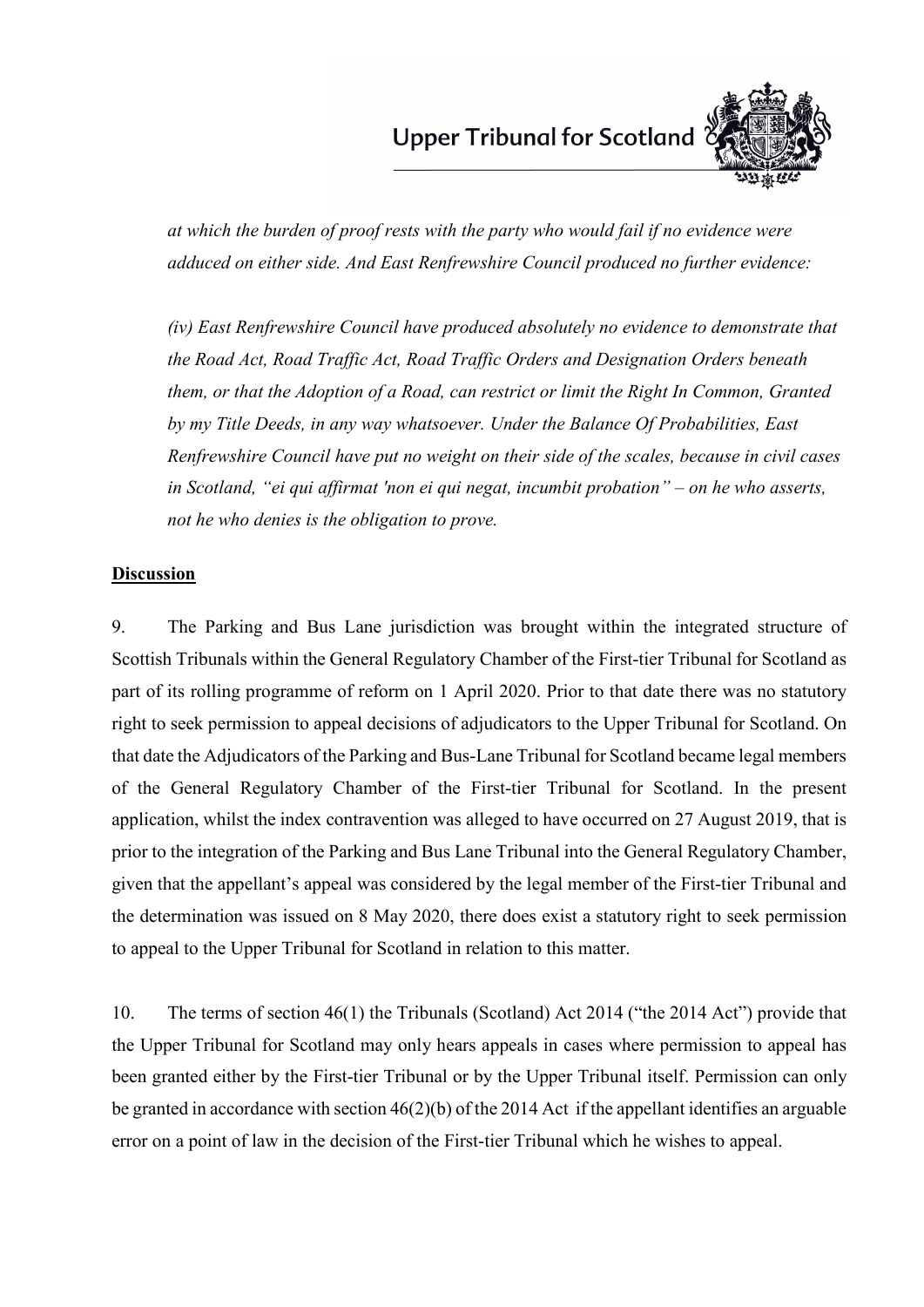### Upper Tribunal for Scotland<sup>?</sup>



11. Certain First-tier Tribunal decisions are excluded decisions in terms of section 51 of the 2014 Act which cannot be appealed to the Upper Tribunal. All of these matters are set out in detail at Part 6 Chapter 1 of the 2014 Act. In particular so far as relevant, section 51 provides: -

"A decision falling within any of sections 52 to 54 is an excluded decision for the purposes of— … (b) an appeal under section 46 or 48."

Section 52 deals with decisions on review. So far as relevant, it provides: -

"(1) Falling within this section is—

(a) a decision set aside in a review under section 43 (see section 44 $(1)(b)$ ),

(b) a decision in such a review, except a decision of the kind mentioned in subsection (2).

(2) That is, a decision made by virtue of section  $44(2)(a)$  ... (and accordingly a decision so made is not an excluded decision)."

12. Section 44(2)(a) of the 2014 Act relates to situations where the First-tier Tribunal has reconsidered the case. The drafting of these provisions is such that it requires they are looked at together in order to understand what is an excluded decision under the 2014 Act. The effect of sections 51 and 52 is that a decision by the First-tier Tribunal to refuse to exercise its discretion to re-make the original decision is an excluded decision. Accordingly such a decision cannot be made the subject of an appeal to the Upper Tribunal.

13. In the present instance the decision of the legal member of 8 May 2020 was made subject to a Review in terms of section 43(1)(b) at the instance of the appellant. The matter was considered on 9 September 2020, and was rejected under Rule 17(4) of The First-tier Tribunal for Scotland General Regulatory Chamber Parking and Bus Lane Appeals (Rules of Procedure) Regulations 2020 as being wholly without merit. Accordingly the First-tier Tribunal refused to exercise its discretion to re-make the decision of the legal member following review, and as such this decision is an excluded decision having regard to the terms of sections 51 and 52 of the 2014 Act all as set out above. The appellant is not therefore entitled to appeal against the excluded decision made on 8 June 2020. Accordingly this decision of 8 June 2020 cannot be made the subject of an appeal to the Upper Tribunal.

14. Following this refusal to allow his appeal following review, the appellant thereafter sought leave to appeal against the index decision of 8 May 2020 on 2 November 2020 in terms of section 46(1) of the 2014 Act. The grounds of appeal were as set out at paragraph 7 above. Accordingly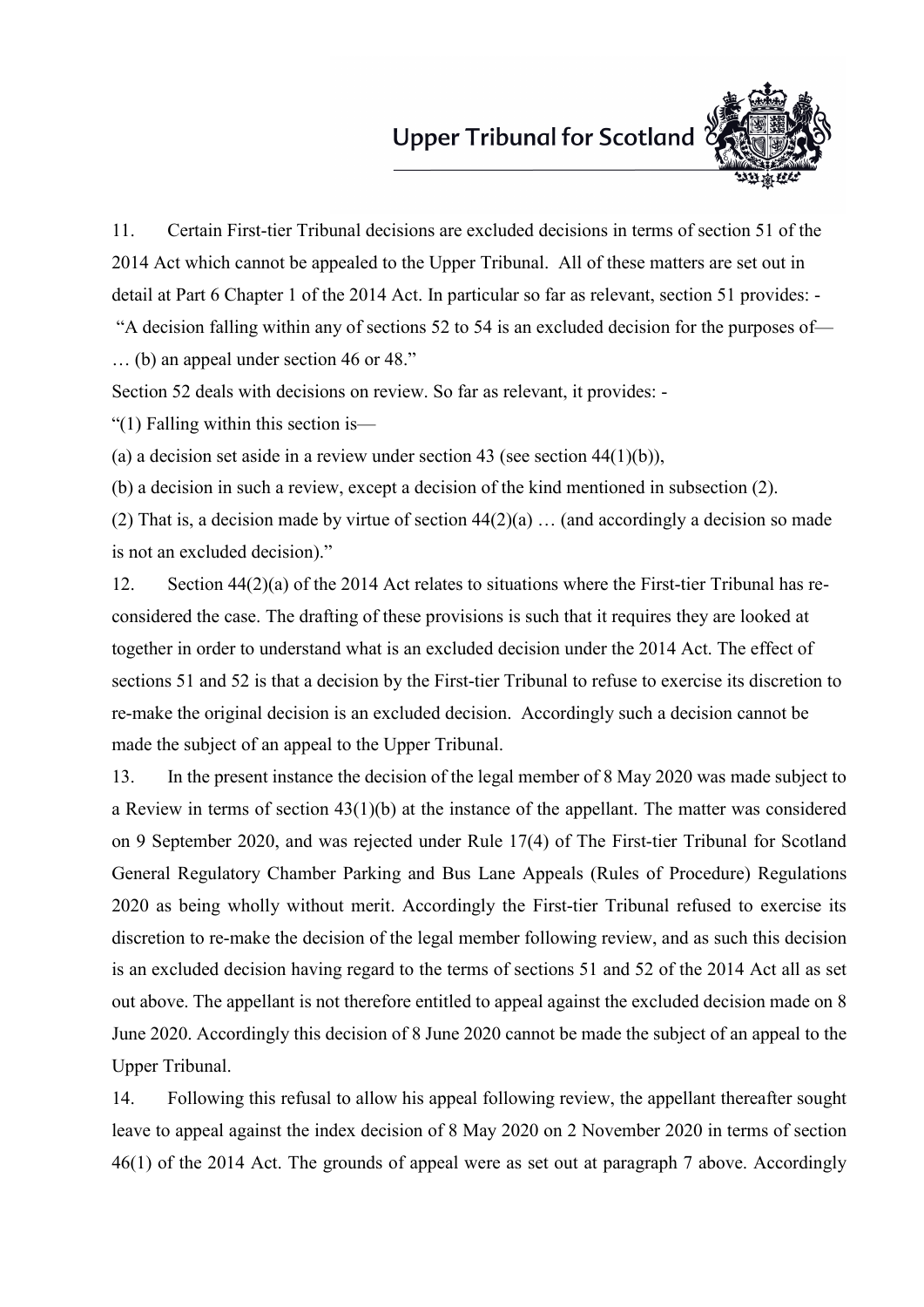

and in terms of section 46(3)(a) of the 2014 Act permission was sought from the First-tier Tribunal for permission to appeal. The matter was subsequently considered by a legal member on 3 December 2020, at which time permission was refused in terms of Rule 18(3) of the Procedure Rules 2020. The detailed reasons for refusal are as set out at in the legal member's written decision of 3 December 2020. In considering the matter the legal member considered the time limits for applying to the First-tier Tribunal or Upper Tribunal for permission to appeal against its own decisions as set out in section 2 of the Scottish Tribunals (Time Limits) Regulations 2016, which set out as follows:

*2.—(1) An application for permission under sections 46(3)(a) or 48(3)(a) of the Act (application for permission to appeal the Tribunal's own decision) must be received by the Tribunal whose decision is being appealed against within the period of 30 days beginning with the relevant date.* 

*(2) The First-tier Tribunal or the Upper Tribunal, as appropriate, may on cause shown extend the period beyond 30 days if it considers such an extension to be in the interests of justice.* 

*(3) Subject to paragraph (4), the relevant date is the later of the date on which—*

- *(a) the decision appealed against was sent to the appellant;*
- *(b) the statement of reasons for the decision was sent to the appellant.*
- *(4) But where a decision is given orally at a hearing, the relevant date is either—*
	- *(a) the date on which written reasons were sent to the parties, if—*

*(i) written reasons were requested at the hearing (or were requested in writing within 14 days beginning with the day after the last day of the hearing); or*

*(ii) the First-tier Tribunal or the Upper Tribunal, as appropriate, undertook at the hearing to provide written reasons; or*

*(b) the date of the oral decision, if—*

*(i) written reasons were not requested at the hearing (or were not requested in writing within 14 days beginning with the day after the last day of the hearing); or*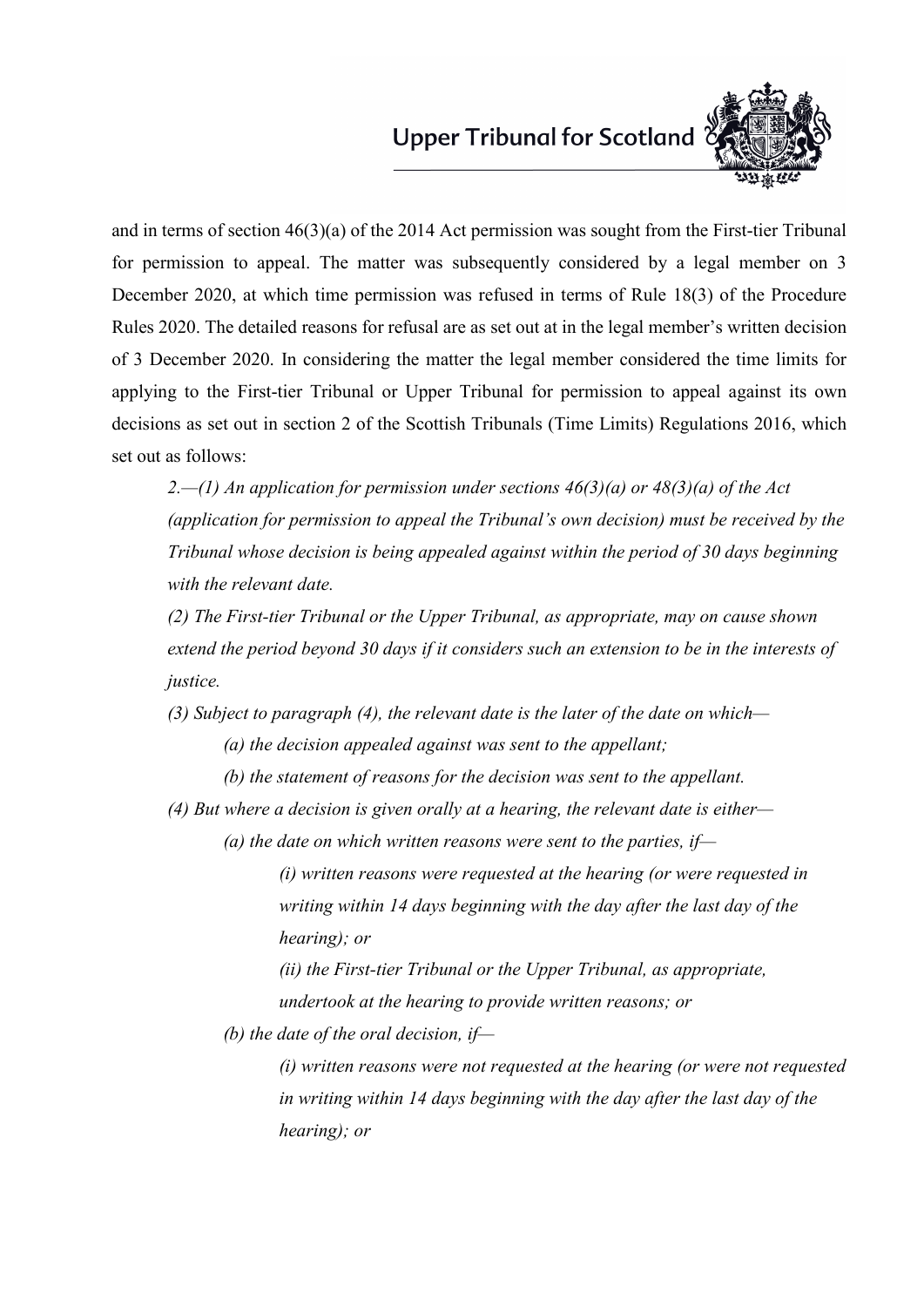

*(ii) the First-tier Tribunal or the Upper Tribunal, as appropriate, did not undertake at the hearing to provide written reasons.*

15. Having regard to the foregoing the legal member noted that the applicant's application to seek permission to appeal to the Upper Tribunal had been made outwith the statutory 30 day period, but given the explanation that had been provided by the appellant, the legal member was prepared to accept that the time limit should be extended on cause shown in the interests of justice. Given that finding by the legal member at that stage, I do not intend to re-visit further the question of timebar, and accordingly this decision proceeds on the basis that no issue of time-bar applies further.

16. As indicated at paragraph 6 above the legal member concluded that the initial legal member had reached a conclusion that she was entitled to reach, and that there had been no misdirection as regards either the facts or applicable law, and that account had been taken of the relevant factors when so doing. The legal member concluded that in reaching the index decision that the original legal member had applied the correct test of the balance of probabilities, and as such was entitled to conclude as she had done and to find against the applicant. I accept that the appellant disagrees with this determination.

#### **Conclusion**

17. The appellant has requested permission to appeal to the Upper Tribunal. His application for permission to appeal is as set out in his completed Form UTS-1 dated 24 November 2020.

18. In terms of the relevant law, Section 46 of the Tribunals (Scotland) Act 2014 (hereinafter referred to as "the 2014 Act") provides:

*46. Appeal from the Tribunal*

*(1) A decision of the First-tier Tribunal in any matter in a case before the Tribunal may be appealed to the Upper Tribunal.*

- *(2) An appeal under this section is to be made—*
- *(a) by a party in the case,*
- *(b) on a point of law only.*
- *(3) An appeal under this section requires the permission of—*
- *(a) the First-tier Tribunal, or*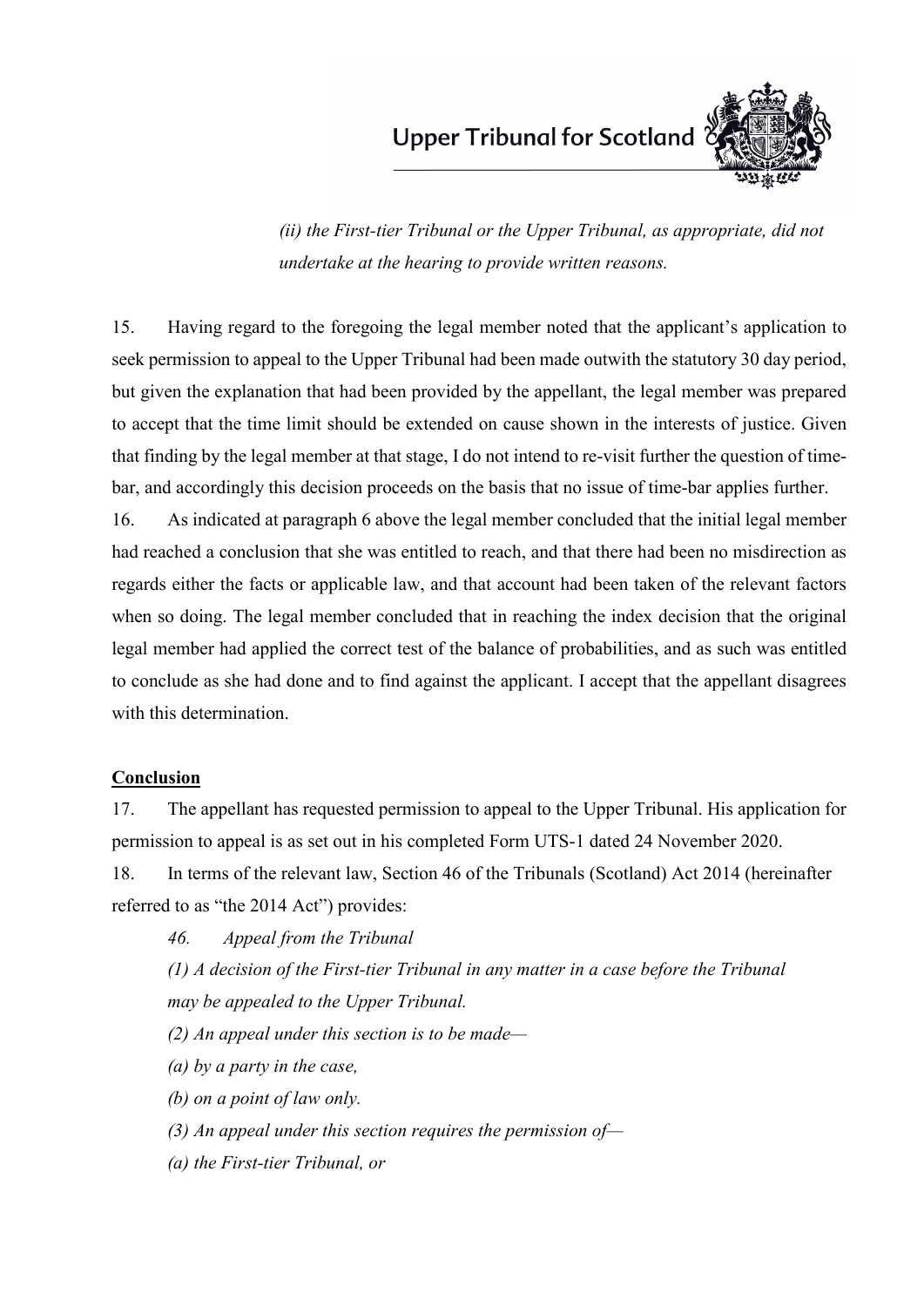

*(b) if the First-tier Tribunal refuses its permission, the Upper Tribunal.*

*(4) Such permission may be given in relation to an appeal under this section only if*

*the First-tier Tribunal or (as the case may be) the Upper Tribunal is satisfied that*

*there are arguable grounds for the appeal.*

*(5) This section—*

*(a) is subject to sections 43(4) and 55(2),*

*(b) does not apply in relation to an excluded decision."*

19. Rule 3(6) to 3(9) of The Upper Tribunal for Scotland Rules of Procedure 2016 (hereinafter referred to as "the 2016 Rules") provides:

#### *Notice of appeal against a decision of the First-tier Tribunal*

*(6) The Upper Tribunal may, where the First-tier Tribunal has refused permission to*

*appeal—*

*(a) refuse permission to appeal;*

*(b) give permission to appeal; or*

*(c) give permission to appeal on limited grounds or subject to conditions;*

*and must send a notice of its decision to each party and any interested party*

*including reasons for any refusal of permission or limitations or conditions on any grant of permission.*

*(7) Where the Upper Tribunal, without a hearing—*

*(a) refuses permission to appeal; or*

*(b) gives permission to appeal on limited grounds or subject to conditions, the appellant may make a written application (within 14 days after the day of receipt of notice of the decision) to the Upper Tribunal for the decision to be reconsidered at a hearing.*

*(8) An application under paragraph (7) must be heard and decided by a member or members of the Upper Tribunal different from the member or members who refused permission without a hearing.*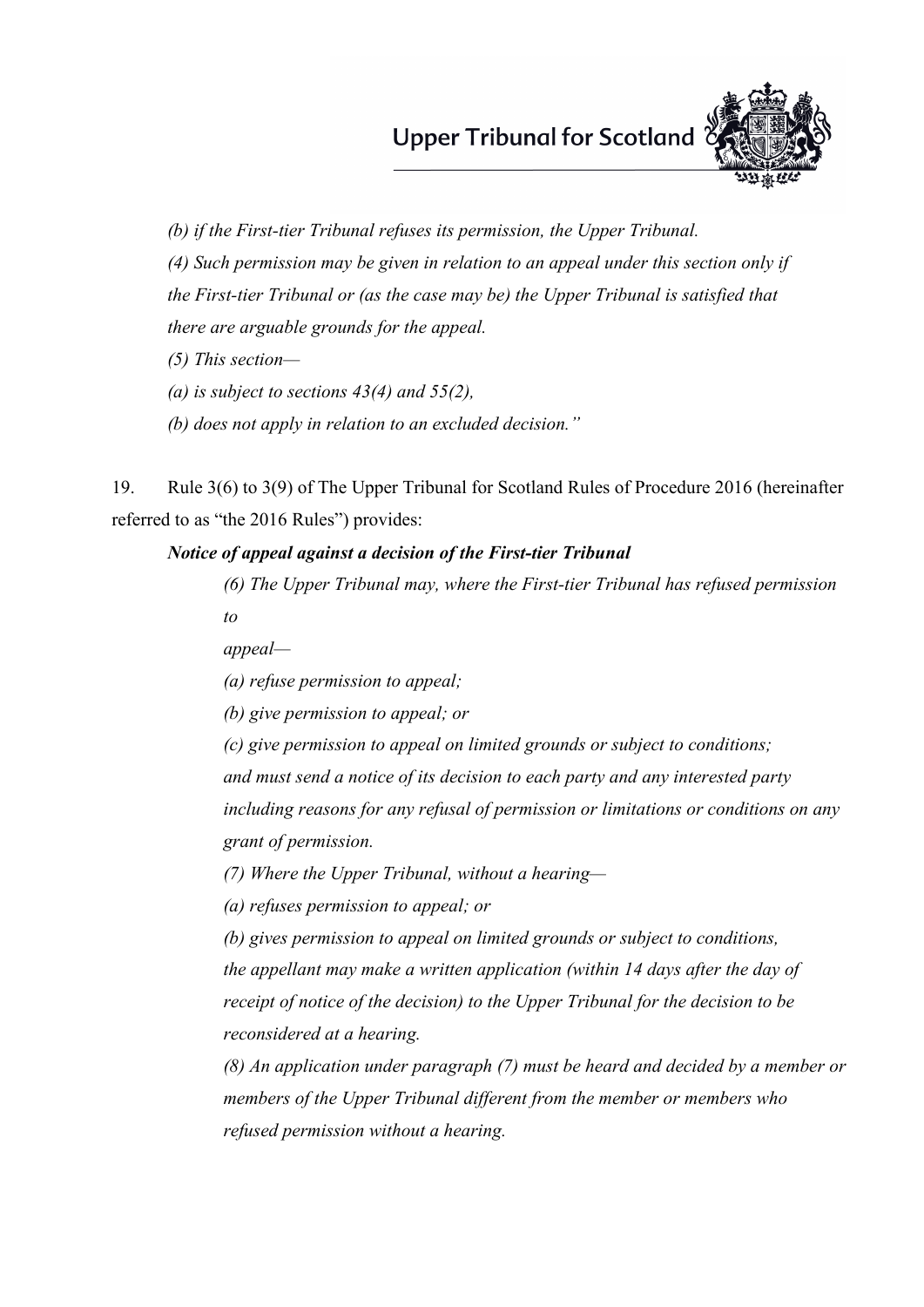

*(9) Where the First-tier Tribunal sends a notice of permission or refusal of permission to appeal to a person who has sought permission to appeal, that person, if intending to appeal, must provide a notice of appeal to the Upper Tribunal within 30 days after the day of receipt by that person of the notice of permission or refusal of permission to appeal."*

20. Accordingly from application of the foregoing Section 46 of the 2014 Act it is apparent that the appellant may only appeal to the Upper Tribunal on a point of law (section 46(2)(b) of the 2014 Act) and that permission to appeal to the Upper Tribunal can only be granted where the Upper Tribunal is satisfied that there are arguable grounds for appeal. Further, Rule 3(6) of the 2016 Rules makes clear that the Upper Tribunal is entitled to: refuse permission to appeal; give permission to appeal on all grounds sought; or give permission to appeal on limited grounds.

21. The question therefore to be considered at this stage, is whether the Upper Tribunal is satisfied that the matters raised by the appellant constitute points of law, and also set out arguable grounds for appeal. It is incumbent therefore upon the appellant at this stage to establish that there are such arguable grounds for appeal. This process necessitates that the appellant establish that there has been an error of law, which would include:

(i) an error of general law, such as the content of the law applied;

(ii) an error in the application of the law to the facts;

(iii) making findings for which there is no evidence or which is inconsistent with the evidence and contradictory of it; and

(iv) a fundamental error in approach to the case: for example, by asking the wrong question, or by taking account of manifestly irrelevant considerations, or by arriving at a decision that no reasonable tribunal could properly reach (see Advocate General for Scotland v Murray Group Holdings 2016 SC 201 at paras 42 to 43).

22. In the present appeal the position of the appellant is as stated at paragraphs  $7 & 8 & 8$  above. Essentially this position appears to be capable of being separated into two distinct elements, namely that the council had produced no evidence to establish the existence of the restrictions, and secondly that the adjudicator had knowingly omitted crucial evidence and statements in the decision-making process.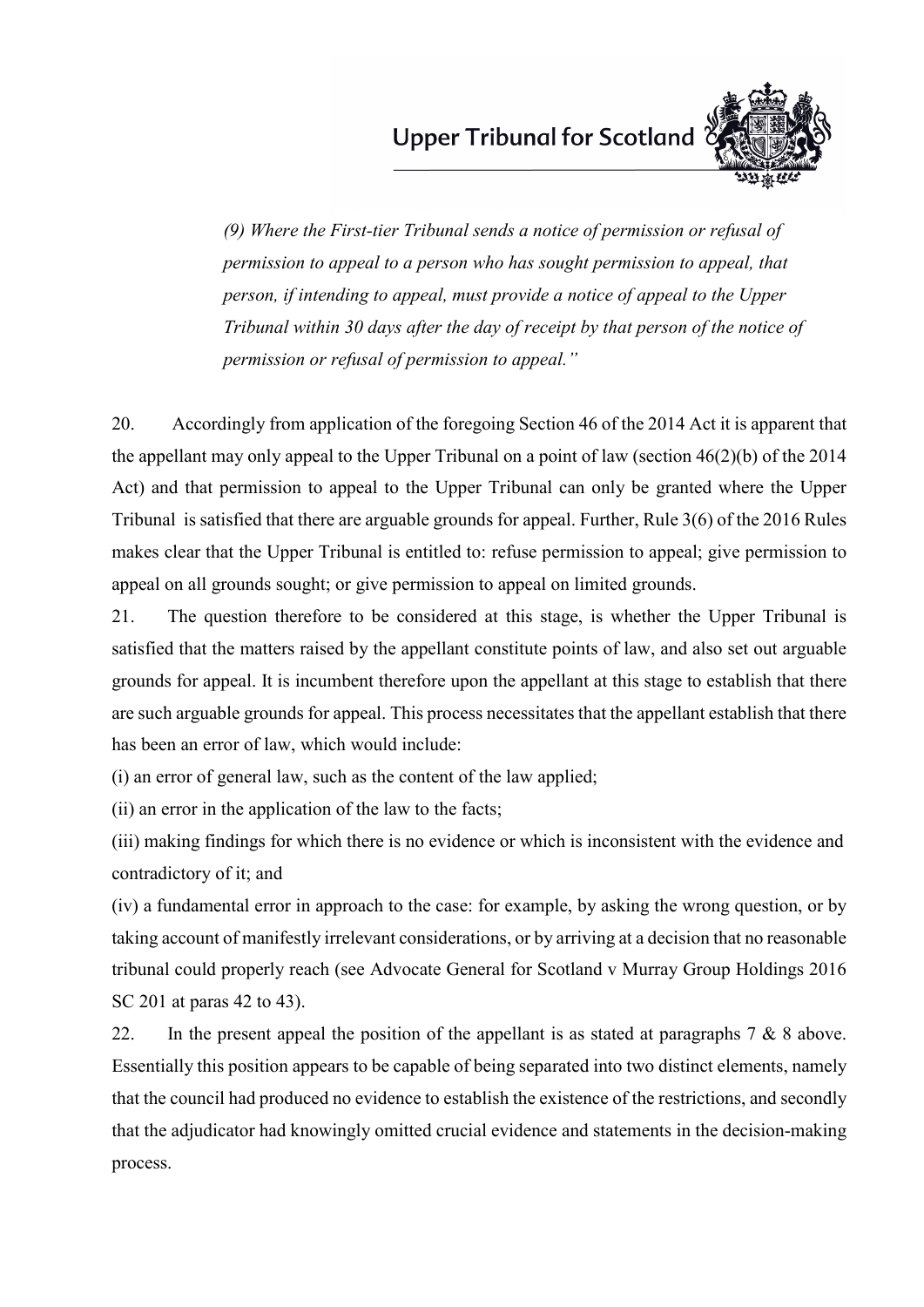

23. In dealing with the first of these elements I have noted that the position of the appellant is to effect that he has produced evidence (in the form of his Title Deeds) which is capable of proving that he has a "right in common" to use his land as he sees fit free from the interference of the state or any other body. The appellant asserted at the original hearing and also in this appeal that the Council have only produced Road Traffic Regulations, but by not producing any "overarching evidence" that they have failed to discharge the requisite burden of proof and accordingly failed to prove beyond reasonable doubt that these Regulations took precedence and could restrict in anyway his "right in common". It appears therefore to be the position of the appellant, that the Council are under an obligation to produce a document, referred to as "overarching" which proves that these Regulations can override his rights in common. By lodging a copy of his title deeds the appellant states that he has produced evidence and that having done so, that this has shifted the burden of proof to the Council. Thereafter the position of the appellant is that this subsequent evidential burden has not been discharged by the Council.

24. In reaching its decision, the First-tier Tribunal observed that the legal member clearly set out details of the evidence which had been lodged in this case. In this regard the legal member observed that the appellant had lodged the plan and first page of the title sheet for his property. The legal member noted that this made reference to the fact that the owner of this property had a "right in common together along with the proprietors of the seven shops and the remaining four flatted dwelling house in the said building". By way of background it was noted that the appellant had purchased the property in question approximately 20 years before and at that time there had been no parking restrictions. The appellant had subsequently been contacted by the Council on 2017 when they had intimated to him that they intended to introduce parking restrictions through a new order namely the East Renfrewshire Council (Newton Mearns Area-Phase 1) (Waiting and Loading) Order 2018 which introduced maximum parking time restrictions. The appellant made clear at the time that he was opposed to the introduction of any such restrictions, given that he would no longer able to enjoy unrestricted use of the parking facility in the parking bays adjacent to his property.

25. It was noted by the legal member that the Council had lodged The East Renfrewshire Council (Newton Mearns Area-Phase 1) (Waiting and Loading) Order 2018, and reference was made by the Council to Schedule 7, Mearns Road – Service Road, Item 88/1 which constituted the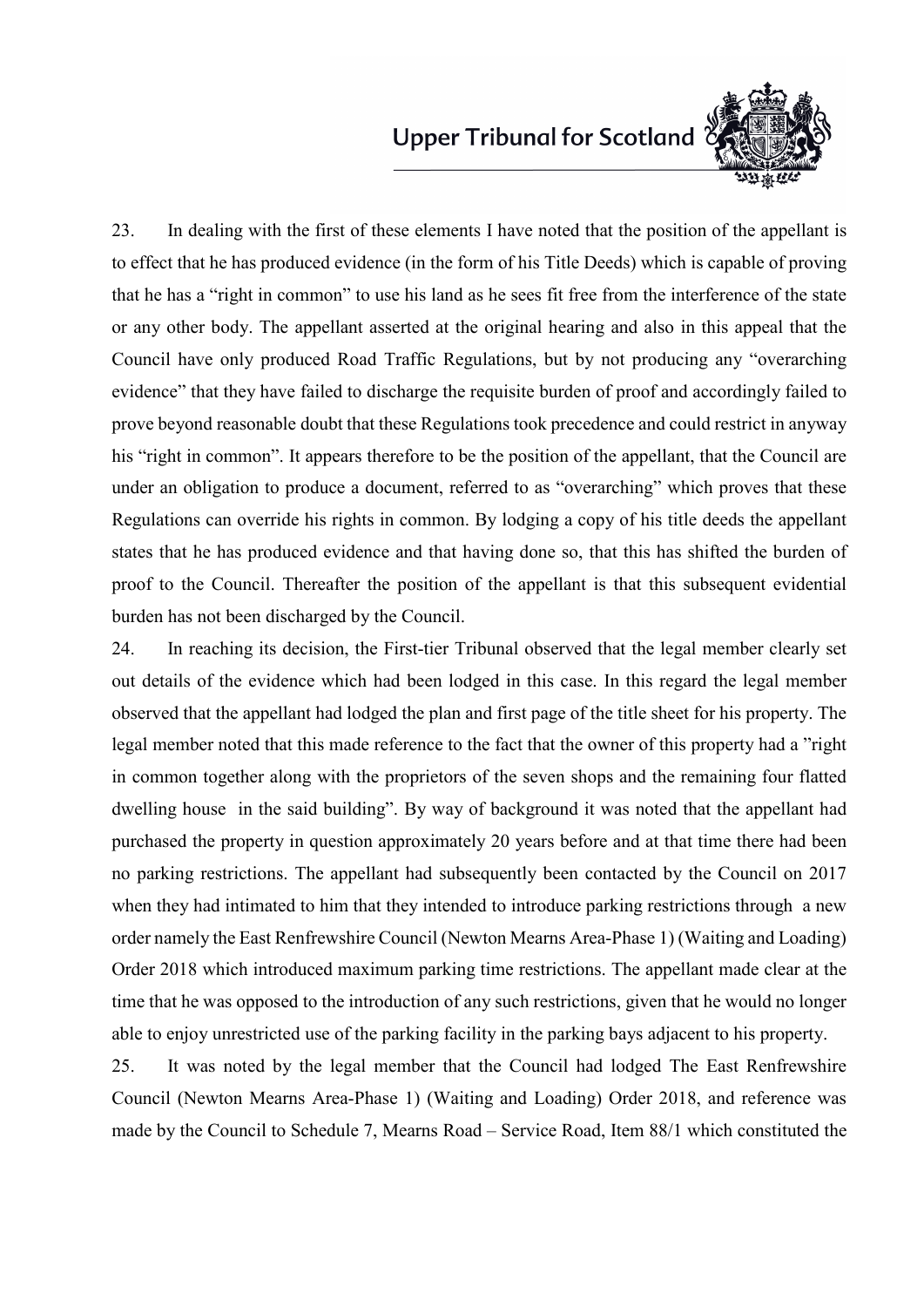

basis for these parking restrictions and provided the justification for the issuing of the index penalty charge notice.

26. In determining the matter the legal member had made reference to the existence of the aforementioned Traffic Regulation Order, which had been lodged and which specifically imposed the restrictions which give rise to the issuing of the penalty charge notice. The legal member also noted that the submissions of the appellant could be reduced to three distinct and discrete arguments, namely:

a) That it was possible that no contravention had taken place, given that the council could not demonstrate that he had not left his property in his car and returned at a later point, meaning that the council were unable to establish that his vehicle have been parked for a period in excess of 90 minutes.

b) That he had provided evidence in the form of his title deeds in the form of his title deeds to demonstrate that he had a 'right in common' to use his land as he saw fit without any form of external interference, and that whilst the council had produced Road Traffic Regulations, that they had failed to establish that these Regulations could restrict his rights as evidenced in the aforementioned Title Deeds.

c) That he had been accused of a parking contravention and as such he was presumed innocent until proven guilty, meaning that there was an evidential onus on the council to produce evidence to establish that he was guilty of that contravention.

27. In the written decision of 8 May 2020 the legal member has set out in some detail the evidence which was led during the course of the hearing, and also set out the detailed submissions made both by the appellant, and also on behalf of the Council, thereafter setting out the decision reached, together with the reasoning adopted in coming to that decision

28. In relation to point a) mentioned above the legal member has indicated that evidence had been led by the Council to demonstrate that the contravention alleged, namely that the vehicle had been parked at that locus for a period in excess of 90 minutes, given that the parking attendant had initially observed the vehicle parked at the locus at 09.47, and that the vehicle was sent at the same locus at 12.08 on the date in question with the vehicle tyre valves being in the same position. The legal member has determined that this was sufficient evidence to demonstrate that the contravention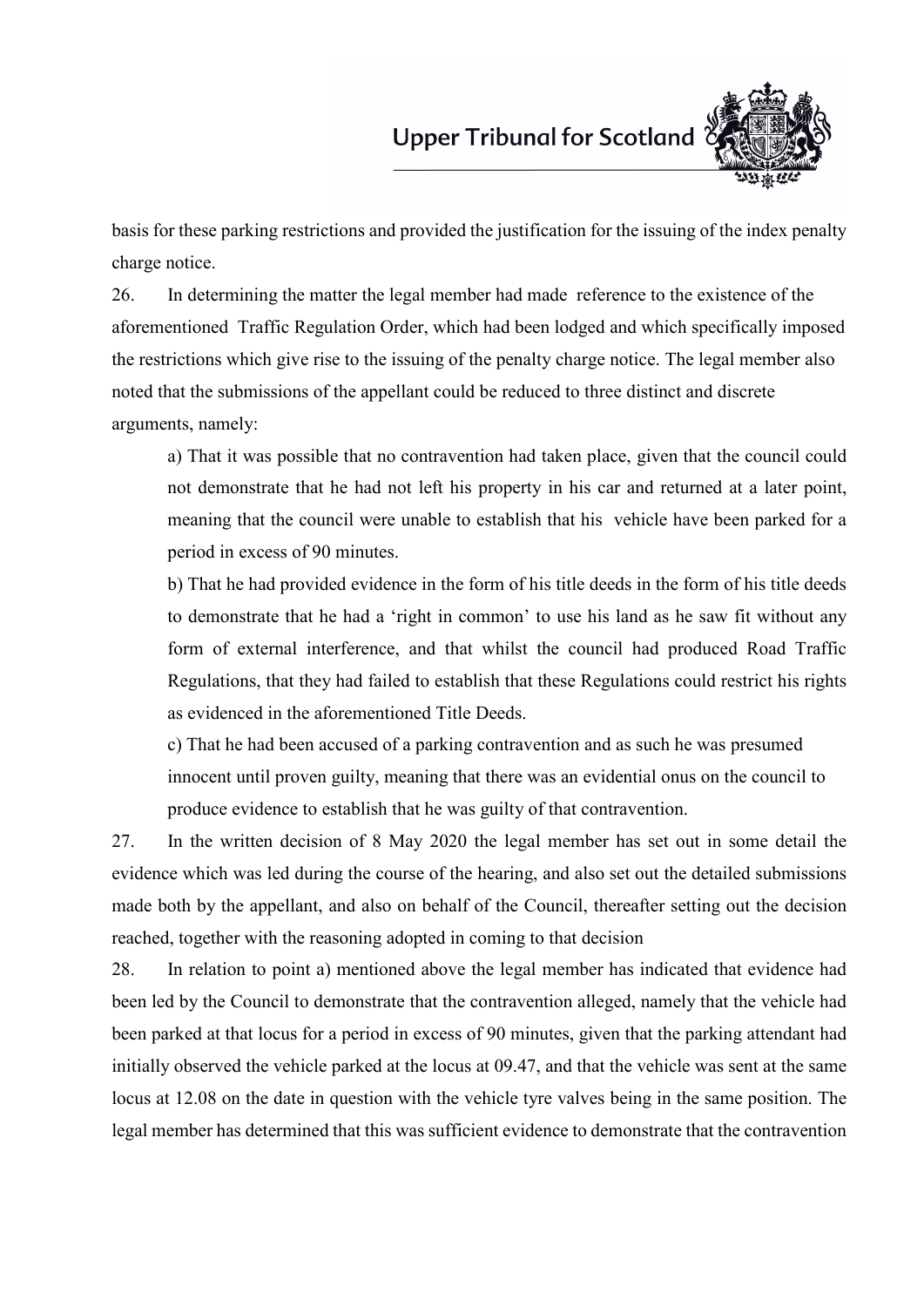

had in fact taken place, and indeed the appellant appears to have indicated that he accepted this finding and that he no longer wished to continue with his appeal on that ground.

29. In relation to point b) mentioned above the legal member has approached the matter on the basis that the issues revolved around whether the Council was entitled to make a Traffic Regulation Order over an area of ground in respect of which the appellant stated that he had established by way of his title deeds that he had a right in common. The question addressed by the legal member was whether the council were entitled to make a Traffic Regulation Order in respect of the locus. In this regard the legal member has made reference to the terms of The Road Traffic Regulation Act 1984, and specifically to section 1 thereof, which states:

#### **Traffic regulation orders outside Greater London.**

*(1)The traffic authority for a road outside Greater London may make an order under this section (referred to in this Act as a "traffic regulation order") in respect of the road] where it appears to the authority making the order that it is expedient to make it—*

*(a) for avoiding danger to persons or other traffic using the road or any other road or for preventing the likelihood of any such danger arising, or*

*(b) for preventing damage to the road or to any building on or near the road, or*

*(c) for facilitating the passage on the road or any other road of any class of traffic (including pedestrians), or*

*(d) for preventing the use of the road by vehicular traffic of a kind which, or its use by vehicular traffic in a manner which, is unsuitable having regard to the existing character of the road or adjoining property, or*

*(e) (without prejudice to the generality of paragraph (d) above) for preserving the character of the road in a case where it is specially suitable for use by persons on horseback or on foot, or (f) for preserving or improving the amenities of the area through which the road runs or (g) for any of the purposes specified in paragraphs (a) to (c) of subsection (1) of section 87 of the Environment Act 1995 (air quality).*

30. Having noted the terms of the foregoing the legal member has concluded that the Council were entitled to adopt the service road at the locus, and indeed has noted that they did in fact do so in 2018, an action which has not been successfully challenged in the Court of Session. The legal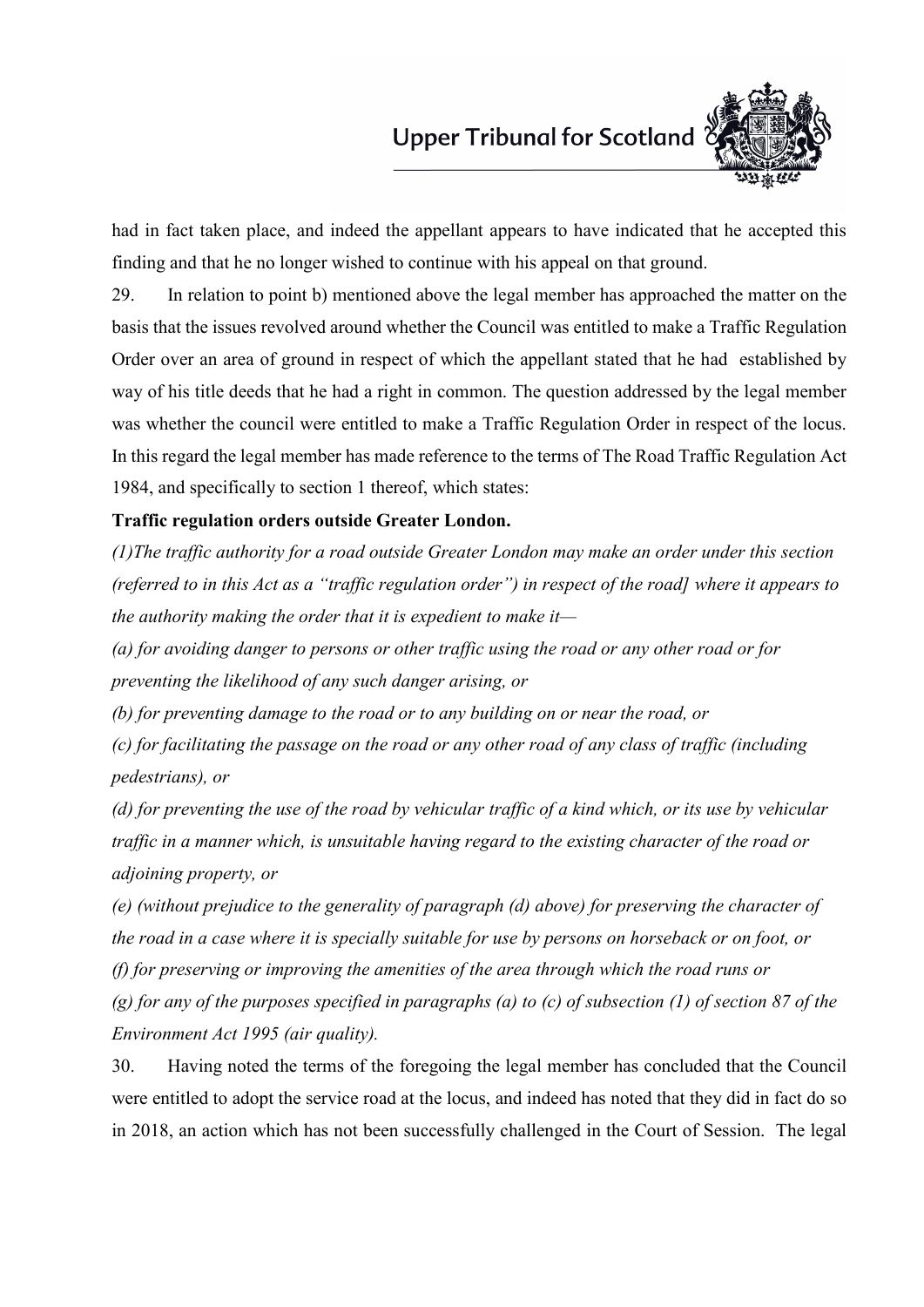

member also made reference to the terms of section 1 of the Roads (Scotland) Act 1984, which provides that:

*(1) Subject to subsection (10) below, a local roads authority shall manage and maintain all such roads in their area as are for the time being entered in a list (in this Act referred to as their "list of public roads") prepared and kept by them under this section; and for the purposes of such management and maintenance (and without prejudice to this subsection's generality) they shall, subject to the provisions of this Act, have power to reconstruct, alter, widen, improve or renew any such road or to determine the means by which the public right of passage over it, or over any part of it, may be exercised*

The legal member further made reference to the terms of section 9 of the aforementioned Roads Act, which states:

*(9)Subject to subsection (10) below, every road which is entered in the list of public roads kept by a local roads authority shall vest in the authority for the purposes of their functions as roads authority: but such vesting shall not confer on an authority any heritable right in relation to a road.* For the avoidance of doubt, references above to the terms of section 1(10) are not relevant in the current context.

31. The legal member thereafter considered the definition of 'road' in terms of section 151 of the Roads (Scotland) Act 1984, and being satisfied that the locus was a road in light of this section, determined that the Council therefore had the power to impose restrictions relating to parking on said road. As indicated by the legal member in the Tribunal's determination, the fact that the Council had adopted the road did not divest the owner of his heritable rights of ownership, but it did allow the Council to impose said parking restrictions.

32. The legal member further considered the position of the appellant in relation to the submissions made under point c) above, concluding that following the de-criminalisation of parking regulations, that the relevant standard of proof was upon a balance of probabilities and not beyond a reasonable doubt, and that when the council have established that a contravention has taken place that the evidential burden shifts to the appellant to establish the matters which they seek to have considered in their favour.

33. In the foregoing circumstances I am not satisfied that the appellant has failed to identify any point of law in terms of Section 46(2)(b) of the Tribunals (Scotland) Act 2014.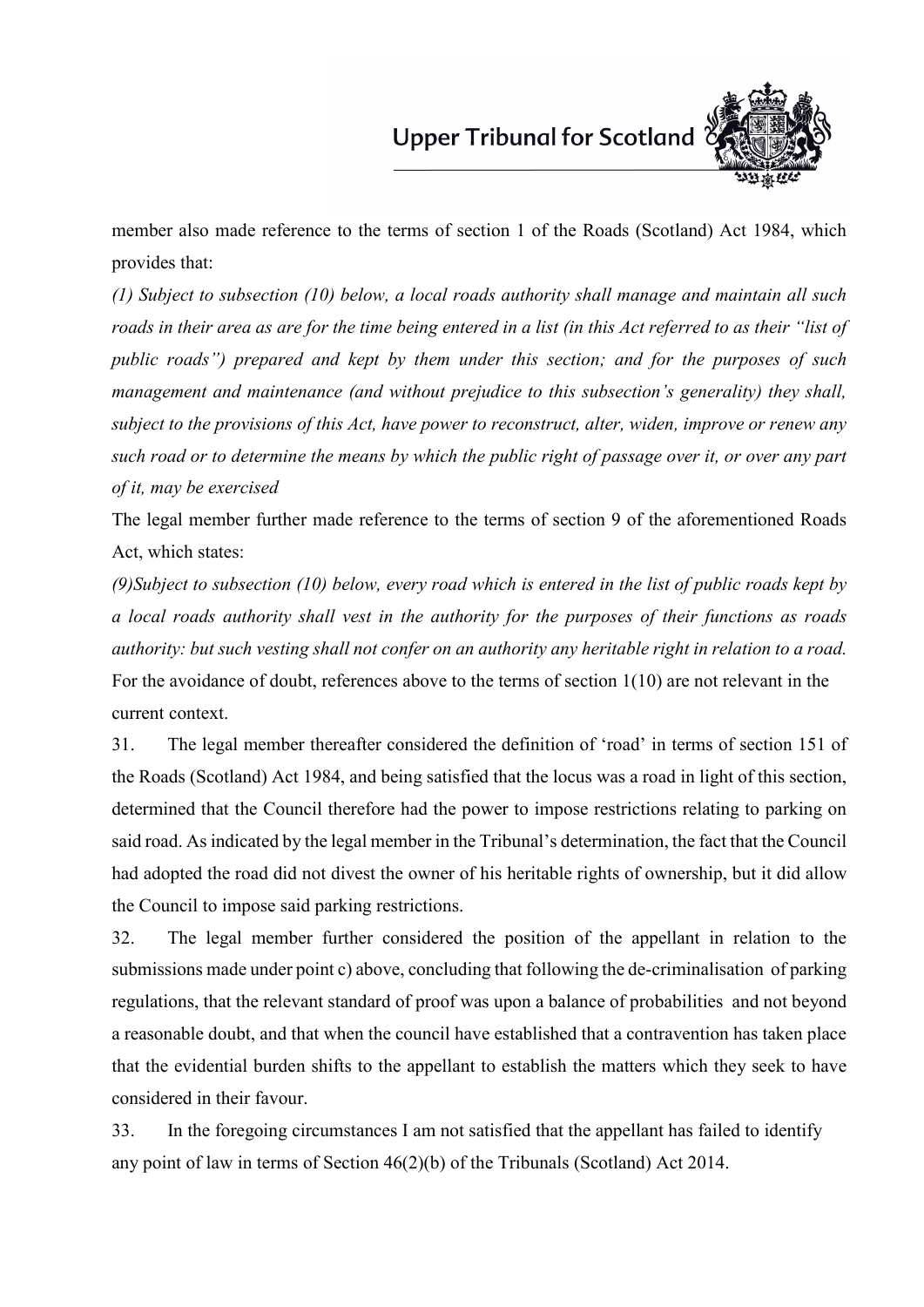

Accordingly I am not satisfied therefore that there are stateable grounds for appeal. Permission to appeal is therefore refused. This however is not the only reason for refusal.

34. In terms of the arguability of the appeal, the appellant has stated various grounds of appeal all as set out at paragraphs 7 & 8 above. In relation to the factual position, there are a large number of issues where the appellant simply disagrees with the decision of the First-tier Tribunal, and says that the First-tier Tribunal made the wrong findings and came to the wrong conclusions. Unfortunately, that does not allow an appeal to succeed, given that an appeal is not simply a rehearing of the case from the beginning. An appellate court is not permitted to overturn a decision made by a Tribunal at first instance just because that court disagrees with that decision (on the hypothesis that it did so disagree). In the present case the First-tier Tribunal has discharged its function as required. The legal member of the Tribunal has demonstrated that the evidence and the submissions have been considered by summarising the salient points applicable to the decision after the hearing. The summary provided by the legal member clearly sets out what evidence was accepted by and what evidence was not, which assessment is apparent from the findings of the legal member.

35. The appellant has asserted that the legal member of the First-tier Tribunal omitted statements and evidence which he had provided, including a significant part of his opening statement, which he had specifically requested be written down. In this regard it is observed that the legal member is under no obligation to write down every detail of every submission which is made. It is a matter entirely within the discretion of the legal member to note those matters which are of significance to the decision-making process. There has been no evidence which has been presented by the appellant to suggest that the legal member has not carefully taken cognisance of all of the submissions made by the appellant. It is of particular significance that the appellant has not referred to any specific submissions made by him which have not been addressed fully by the legal member.

36. In relation to the submissions of the appellant to the effect that he has rebutted the submissions of the council to the effect that he was at the relevant time subject to Road Traffic Regulations by producing his title Deeds (or copies thereof) given that these formed what he considered to be a 'Perfect Right', this submission has been fully addressed by the legal member